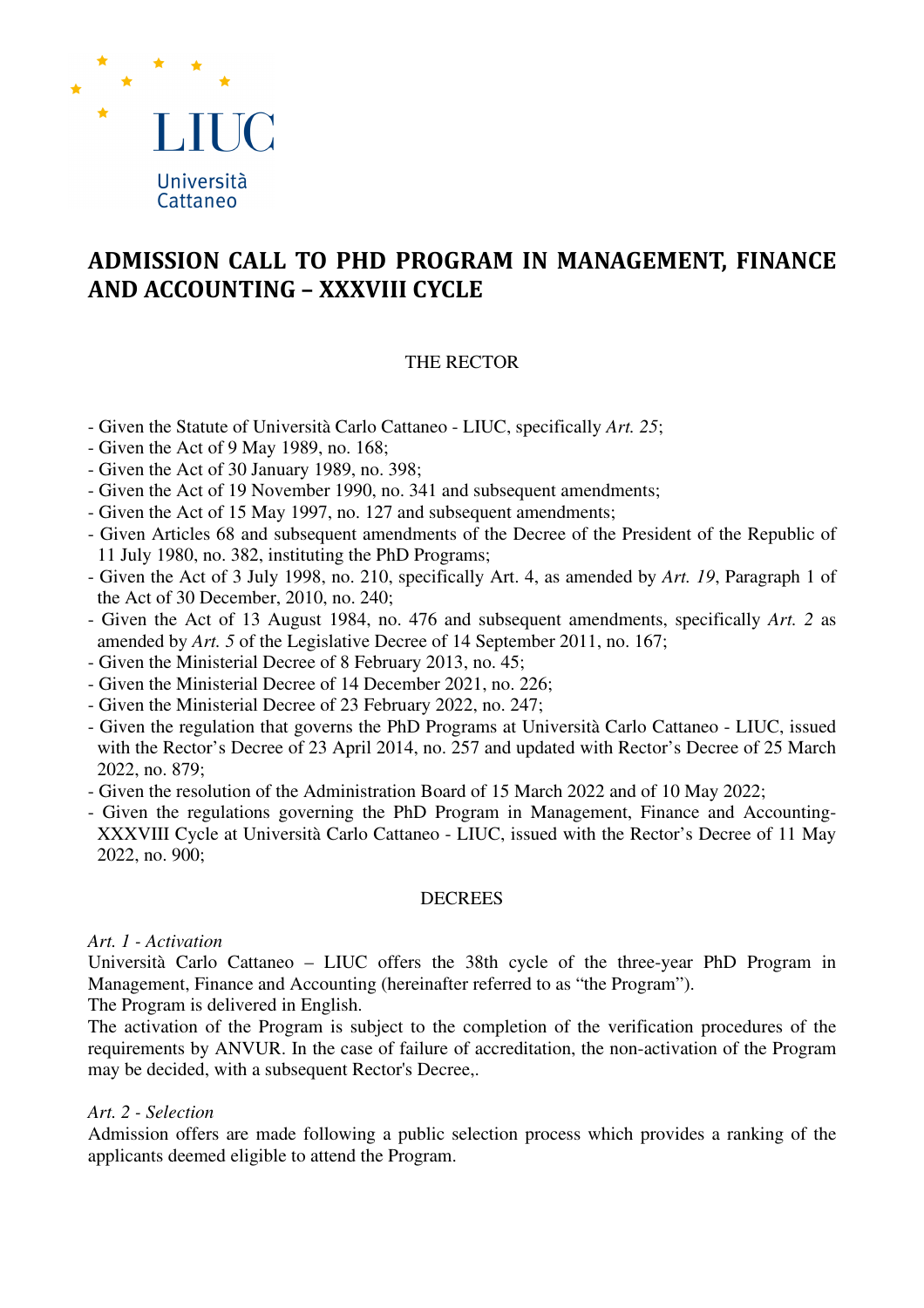## *Art. 3 - Contributions and economic support*

The Program admits 8 PhD candidates; places are defined as follows:

- a) 5 places with exemption from admission and tuition fees and with the provision of scholarships;
- b) 1 place with exemption only from admission and tuition fees;
- c) 2 places reserved for company employees within the specific (*executive*) agreement or to employees of the Public Administration, with exemption only from admission and tuition fees.

Scholarships are awarded, in the order outlined above, according to the ranking of eligible applicants. In the event that no suitable candidate for position b) comes forward to regularly enrol in the program, an additional position will be made available in point c).

The places with the benefit of a scholarship may be covered by any available financial resources from public or private entities as long as confirmed by the expiry date of the Call with a signed a letter of intent.

Concessions are granted, in the order outlined above, according to the ranking of eligible applicants.

The course program, illustrated in detail in the course Regulations, includes lessons and seminars on areas of interest referred to in the PNRR (European incentives), in particular topics regarding circular and sustainable innovation in terms of digitalization and Industry 4.0, of the supply chain and logistics, of financial and managerial accounting, with emphasis on developing reporting according to Environmental, Social, Governance (ESG) parameters.

Topics are studied both from a theoretical perspective with face to face teaching, and at a highly developed experiential level thanks to the presence of "laboratories" set up to effectively coordinate teaching, research and third mission activities. For example, the i-IFAB is a laboratory dedicated to topics regarding the digital transition at the level of industrial production; the GreenTransition Hub is a centre for the pooling of knowledge and skills regarding themes of ecological transition, directing students and firms towards Sustainability and Circular Economy objectives and spreading knowledge of these topics to stakeholders and society.

# *Art. 4 - Admission requirements*

The application form may be submitted, without restrictions of citizenship, by whoever holds a Laurea Magistrale, laurea specialistica or laurea (5-year) with minimum final mark of 95/110) or equivalent foreign academic degree, with minimum mark of 86/100, or persons who expect to achieve such a qualification by 31 October 2022 (failure to do so will render admission void in case of selection) in the following subjects (with reference to Ministerial regulations):

- LM-77 Economics Business Administration
- LM-16 Finance
- LM-56 Economics
- LM-31 Engineering Management
- LM-59 Studies in Public and Corporate Communication and Advertising
- LM-63 Studies in Public Administration
- LM-76 Economics for the Environment and Culture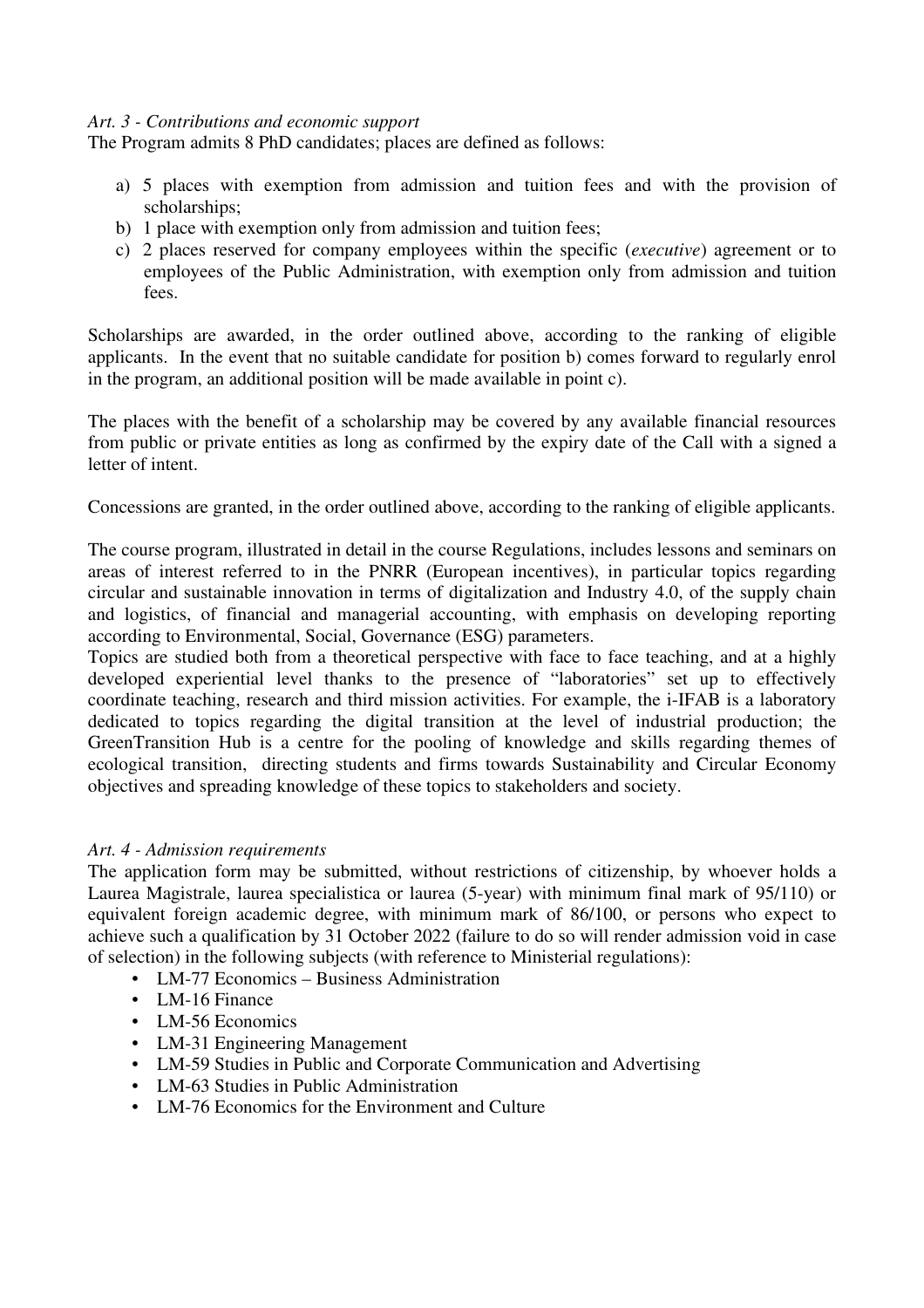Applications from candidates holding a master's degree (or equivalent) in subject areas other than those listed above, but whose qualifications and experience demonstrate knowledge of the subjects of the Program, shall be considered and assessed by the Admission Committee.

Applicants who expect to graduate after the application deadline shall be considered and may be admitted conditionally as long as they have obtained an average mark of 25/30 (or 83/100 in the case of courses studied abroad). The degree must be obtained with final mark of 95/110 (equivalent to 86/100 in the case of a foreign degree). Failure to do so will render their admission void.

Candidates shall provide a self-certification of achievement of the degree no later than 31/10/2022. Failure to do so will render any admission void.

*Art. 5 - Submission of application for admission* 

To apply for admission, the applicant should:

- connect to the site https://sol.liuc.it;

- register by entering the required general/personal information and contact details, pledging to communicate any change;

- complete the online application form by entering the required information;

- attach by uploading onto the site the following documents in PDF format:

- scan of the application request, which can be downloaded from the website, duly filled in and with handwritten signature
- signed copy (both sides) of a valid personal identity document
- copy (both sides) of personal tax code (if available)
- Diploma Supplement or Degree Certificate (or self-certification if the qualification has been obtained in Italy) stating the name of the University where obtained, official study duration, exams passed, ECTS and related study areas, final mark and related grading scales. If the degree is yet to be obtained, average mark of the exams already taken and related grading scales.
- curriculum vitae, in Italian or English
- two reference letters, in Italian or English, with handwritten signature, completed according to the format published on the website
- official proof of international test score GMAT, GRE, or other equivalent test offered by internationally recognized and accredited agencies (if taken)
- internationally recognized English language certifications, with proof of score (if applicable)
- list of publications of academic/scientific relevance, if applicable, and/or any other qualifications or information useful to assess the applicant's aptitude for research
- a short statement of purpose (SOP) written according to the format shown and available on the website (800 words maximum, including spaces but not including bibliography and figures) describing reasons for wanting to attend the doctoral program at LIUC and topics of interest for research

All documents may be presented in Italian or English.

If drafted in another language, they must be translated into Italian or English.

With completion of the application request, the candidate declares:

- possession of civil and political rights;
- being /not being enrolled in a bachelor's or master's degree course or other master or specialisation course;
- having been/or not having been awarded another scholarship (even for one year) for another PhD Program;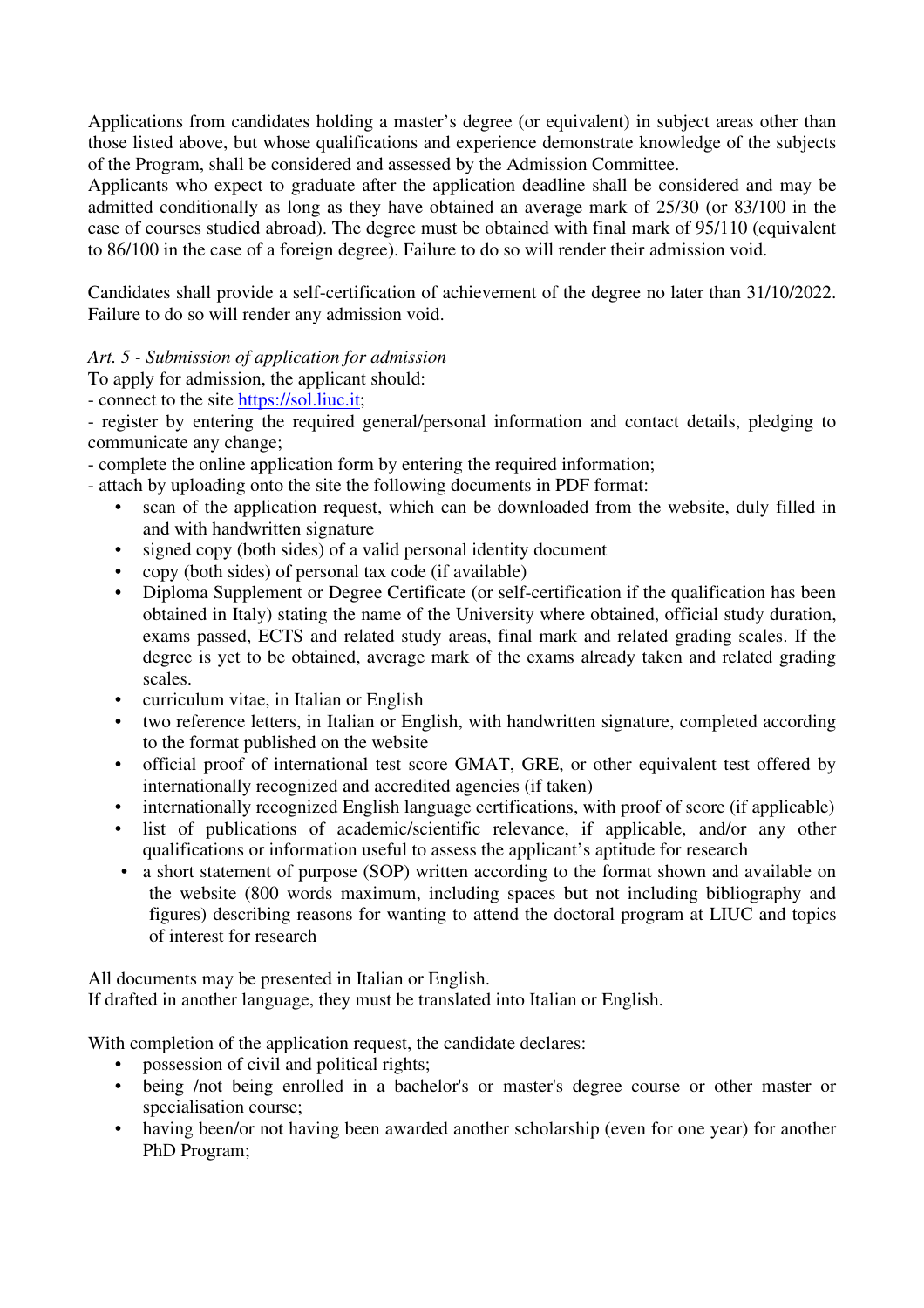- being / not being an employee of the Italian Public Administration and in the event of a scholarship assignment, the commitment to be placed on unpaid leave for the duration of the Program
- the commitment to attend, if admitted, the Program in the manner prescribed in the Regulations of the Program and to participate in the activities planned for doctoral candidates within the University;
- awareness that at any time during the application process, and even after the start of the Program, the Administration may check the authenticity of the statements made and require the submission of original documents, having the right at all times, with sound reason, to exclude applicants from the selection process or from the Program, due to lack of fulfilment of requirements established by this call;
- to be aware of the penalties that may be incurred in the case of false declarations or data content not corresponding to the truth, according to Art. 76 of the DPR, 28 December, 2000, no. 445.

The entire application procedure must be concluded online by the final deadline of 15 July 2022 at 17:00 CEST.

Complete information and instructions for sending the application are available at: http://www.liuc.it/phd.

The University administration assumes no responsibility for loss of communications, due to errors in contact details on the part of the applicant or late communication of changes of the same, or to failures in electronic communications not attributable to the administration itself.

*Art. 6 - Application for admission: additional documentation for foreign citizens or holders of a foreign qualification* 

In addition to the provisions of *Art.* 5 and in accordance with *Art.* 4, applicants in possession of an academic qualification obtained at a foreign university should also attach the following documentation:

- for applicants having obtained their diploma in another EU country: Diploma Supplement
- for applicants having obtained their diploma from a NON EU country:

Legalized copy of original Degree or Master Degree diploma with translation if not in English

and/or

Declaration of Value issued by the Italian Embassy or Consulate or Italian Cultural Institute responsible for the geographical area of the city where university degree was obtained

## and/or

Declaration of Equivalence issued by an Italian University.

If, at the time of submission, applicants do not yet have the relative Declaration of Value or Declaration of Equivalence, the Admission Committee shall decide on the validity of the diploma according to the applicable regulations in force in Italy and in the country in which the diploma was awarded and to international agreements regarding the recognition of qualifications for continuing study, for the sole purpose of admission to the course.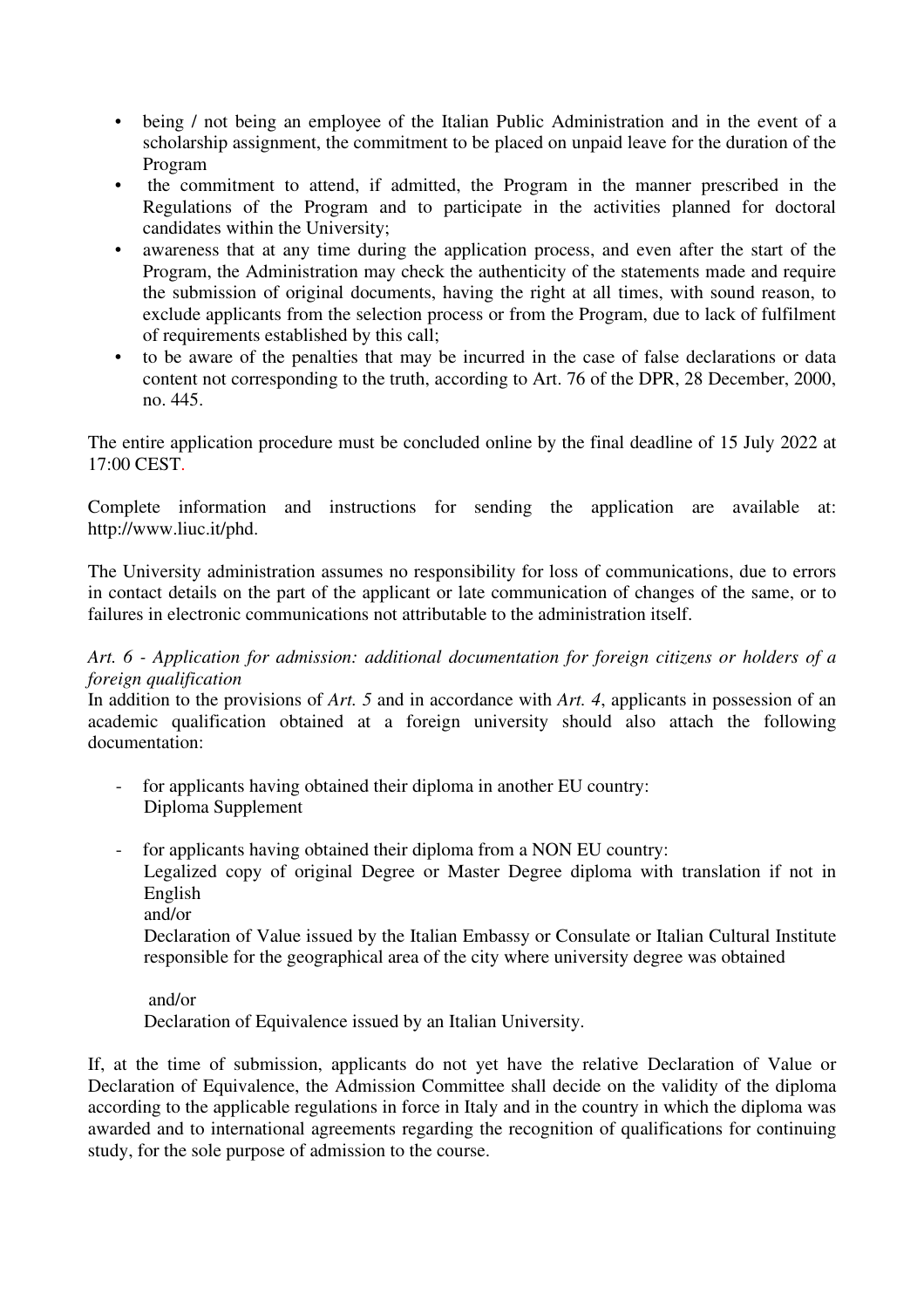To request this evaluation, applicants must attach the following documents to the application:

- Degree or Master diploma with relative mark, if already obtained;
- Certificate showing examinations passed during university degree or Master course, with marks awarded;
- Any other documentation that may be useful to assess eligibility (e.g. certificate of validity issued by ENIC-NARIC agencies).

The Committee shall evaluate the eligibility of foreign qualifications based on the documentation attached to the application. Evaluation shall be possible only where all the necessary information is available (type of qualification; duration of course; name of academic institution awarding the qualification; date of award; mark….). The Board may exclude any applicant whose documentation does not provide enough information for the evaluation.

To be considered valid for the application, the above documents must be issued by the relevant universities in Italian or English.

## *Art. 7 - Method of selection of applicants*

Applicants are selected on the basis of their documented qualifications and in accordance with the following three criteria:

- a) having the necessary knowledge and expertise on the Program's topics
- b) aptitude for scientific research and coherence between scientific background and PhD Program main subjects;

c) competence in discussing and interpreting phenomena in the economic, managerial, financial or engineering fields, also expressed in quantitative form, as well as the linguistic competence necessary to participate profitably in the activities of the doctoral Program.

Criterion a) is assessed by considering the university career of the applicant, as well as any other qualifications or aspects of their personal CV useful to demonstrate their skills and knowledge.

Criterion b) is assessed on the basis of publications, participation in projects / research groups, the results of internationally recognized tests (such as the GRE or the GMAT), if taken, and the preparation of a Statement of Purpose that presents the candidate's research interests (in this regard, consult the website http://www.liuc.it/phd for specific drafting rules).

Criterion c) is assessed on the basis of an oral test, that may be conducted in English, on a date communicated to the applicants at least 5 days in advance.

The oral test may be held at the University or remotely via video conference call (Ms Teams). Applicants taking the oral test by conference call must provide a telephone contact number and ensure their availability to be contacted at the contact number indicated in the application for 3 hours starting from the time stated in the schedule of remote testing. Applicants who are not available on two occasions will be considered absent and therefore excluded from the selection.

LIUC university declines any responsibility if an interview cannot take place due to technical reasons.

If the Committee cannot fully deem linguistic competency on the basis of the information available in the application form, competency will be determined during the oral test.

The overall score of the applicant is determined as follows:

- criterion a): up to a maximum of 10 points;

- criterion b): up to a maximum of 20 points;
- criterion c): up to a maximum of 15 points.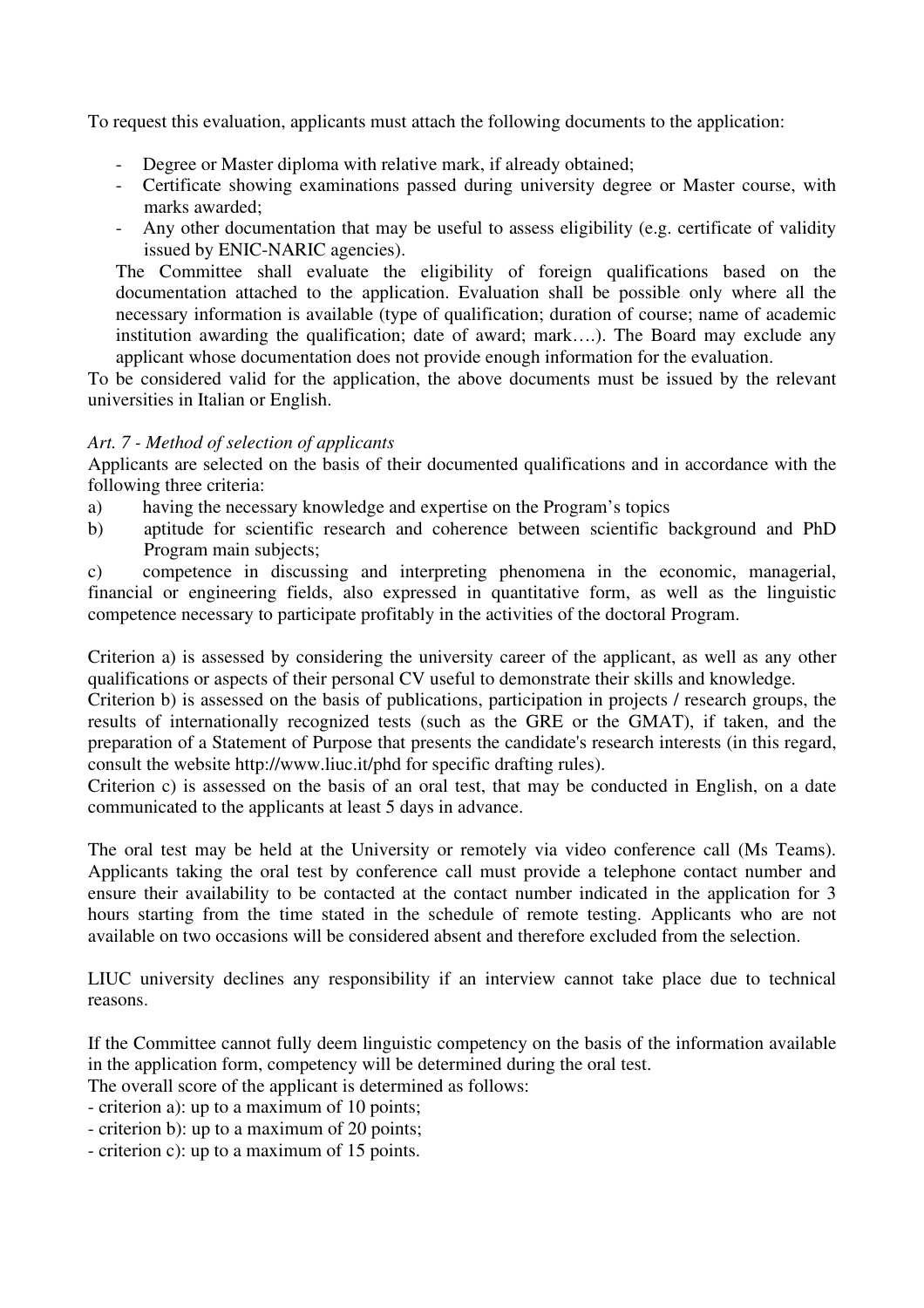Applicants are deemed eligible for admission to the Program if they achieve an overall score of at least 30/45 points and provided that the score for each criterion is at least 2/3 of the total marks, i.e. 7 for criterion a), 14 for criterion b), 10 for criterion c).

## *Art. 8 - Admission to the Program*

A list of applicants who are eligible for admission to the Program will be published and ranked according to their score. Offers of financial aid are made following the order of the ranking, until the available finances are exhausted, as outlined in art. 2 Thus, without prejudice to the terms of M.D. 226 of 14/12/2022, eligible applicants are admitted to the Program as follows:

- the first applicants in the ranking in line with terms of *Art. 3*, a), shall be exempt from admission and tuition fees and are recipients of the scholarship.

- the other applicants, in line with terms of *Art. 3*, b) are admitted with exemption from admission and tuition fees;

- applicants competing for position 3, c) will be admitted to the Program only if placed in the ranking within the first eight places.

If any admitted applicants who were offered financial aid withdraw or fail to activate their enrolment within the stipulated time, the same ranking will be revised and they will be replaced within three months of the start of the Program by the next highest-ranked candidates.

According to *Art. 7*, paragraph 2, of the Regulations, scholarships offered through the University but sponsored by third parties are offered to the highest-ranked applicant complying with all the requirements and limitations set by the sponsoring institution.

## *Art. 9 - Enrolment*

Applicants admitted to the Program must send or submit in person their Doctorate enrolment form to the Doctorate of Research Secretariat, Università Carlo Cattaneo - LIUC, Corso Matteotti 22, 21053 Castellanza (VA) Italy, in electronic form no later than 5 days, and in paper form,within 10 days of the date they receive the admission notice, completing on unstamped paper the document available at the link http://www.liuc.it/phd and attaching the following documents:

1) self-certification of Diploma Supplement or certificate showing the degree awarded, with examination grades or scores, credits and relative subject areas (if not already submitted)

2) declaration of acceptance of the form of financial support allocated (only for recipient applicants) 3) documents proving the payment of university fees (see art. 11)

4) one passport photograph, which will be authenticated by the Secretariat.

## *Additional documentation for non-EU citizens or holders of a non-EU qualification*

- visa/residence permit for study purposes (for applicants from outside the European Union);
- other documents requested in art. 5 and art. 6 if not previously provided (legalized copy of degree diploma and declaration of value or declaration of equivlaence

The recipients of scholarships and/or exemptions who do not submit documentation within the prescribed period shall be considered to have withdrawn and the related economic benefits shall be made available, according to the ranking, to applicants with lower assessment who are at that moment enrolled. The same occurs in the case of renunciation of the form of financial support allocated.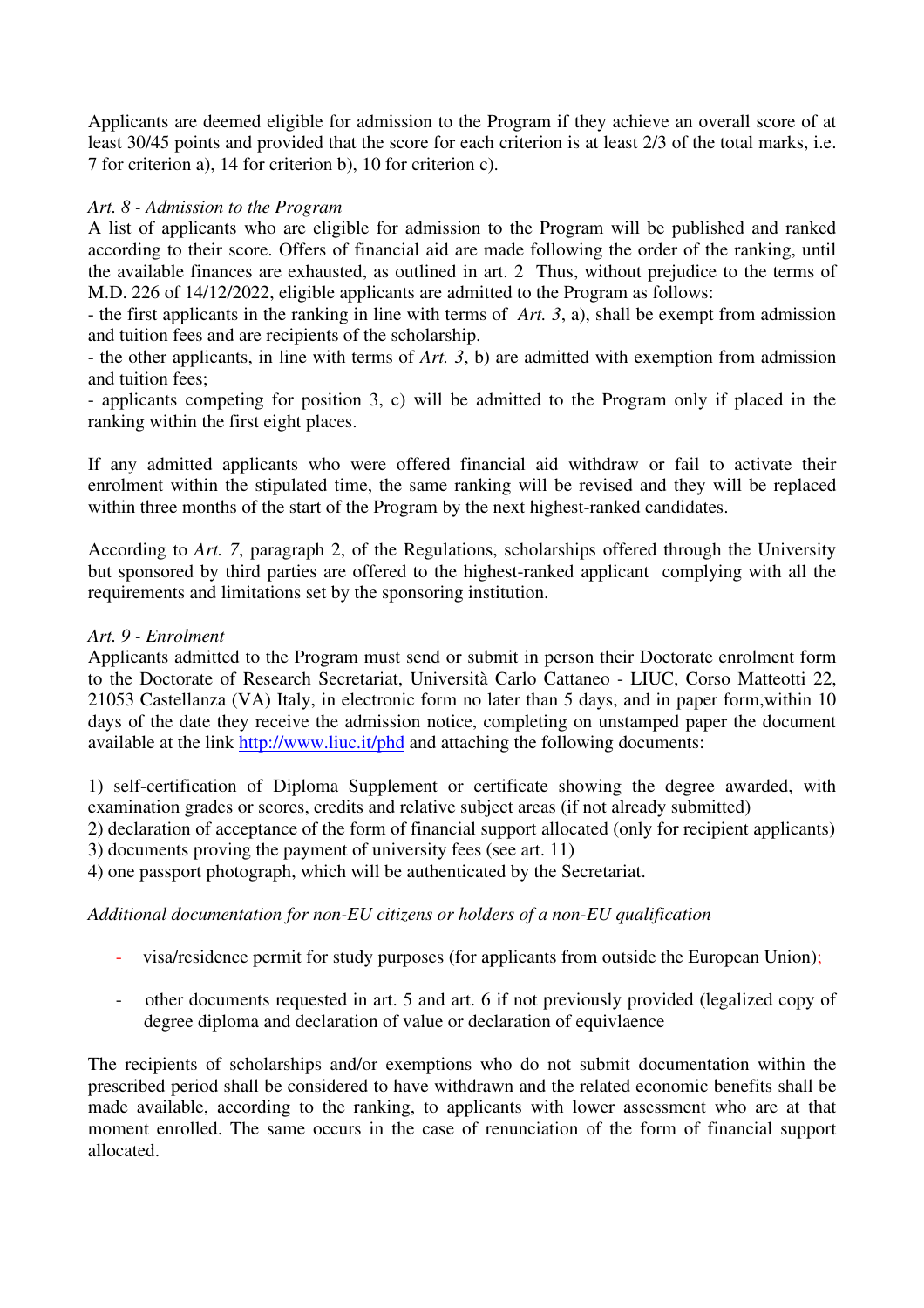It is prohibited to enrol in more than one PhD Program; any applicant who has obtained admission to other PhD Program(s) must opt for only one of them.

## *Art. 10 - Scholarships*

Scholarships are offered for the entire three-year duration of the Program unless attendance is suspended.

Interruption of attendance on the Program for more than thirty days is cause for scholarship suspension.

In the case of exclusion, scholarships will be permanently suspended.

The PhD scholarship cannot be granted to applicants holding postdoctoral research fellowships. Post-doctoral research fellows may, however, be admitted to the PhD Program.

A scholarship cannot be granted to PhD applicants participating in a higher education apprenticeship Program.

The yearly amount of the PhD scholarship, paid in monthly instalments, is determined in accordance with the Ministry of Education, Universities and Research Ministerial Decree no. 247 of 23 February 2022. Currently it amounts to  $\epsilon$  16.243,00 yearly, before social security and health insurance contributions to be paid by the recipient. In recognition of the commitment of selected applicants the Università Carlo Cattaneo has decided to raise the amount of the scholarship to  $\epsilon$ 20.400,00, before social security and health insurance contributions to be paid by the recipient.

Scholarships that require the completion of a specific research activity oblige the applicant to carry out this activity and to comply with the provisions in the Convention.

## *Art. 11 – Enrolment costs*

At enrolment, all students must pay the regional tax for the Right to Education and the applicable stamp duty.

# *Art. 12 - Processing of personal data*

According to EU Regulations no. 2016/679 personal data provided by the applicants will be processed with electronic and paper-based means at LIUC for the purpose of this admission procedure and publication of the proceedings in accordance with the rules laid down by Regulations and Legislative Decree 196/2003 as updated by Legislative Decree 101/2018.

Participation in the application and admission procedures implies, in accordance with the principles of the above-mentioned rules, a tacit consent to the publication of the applicant's personal and admission test results on the LIUC website. The person responsible for the procedure is Dr. Massimo Colli.

# *Art. 13 - Publication of the call for application*

This call for applications is published in the Official Gazette of the Italian Republic and in electronic version on the websites of Università Carlo Cattaneo - LIUC (http://www.liuc.it), of the Ministry of Education, Universities and Research MIUR, (http://bandi.miur.it) and of the European Union (http://ec.europa.ec/euraxess).

This call is written in Italian and translated into English. In case of conflict and/or different interpretation of individual parts, the text written in Italian shall prevail.

Any changes or additions to the call will be announced by publication on the University website.

## *Art. 14 – Reference legislation*

For anything not explicitly stated in this announcement, please refer to the Regulations of the PhD Program in Management, Finance and Accounting - XXXVIII Cycle issued with Rector's Decree of 11 My 2022, no. 900 and the relevant norms and regulations as specified above.